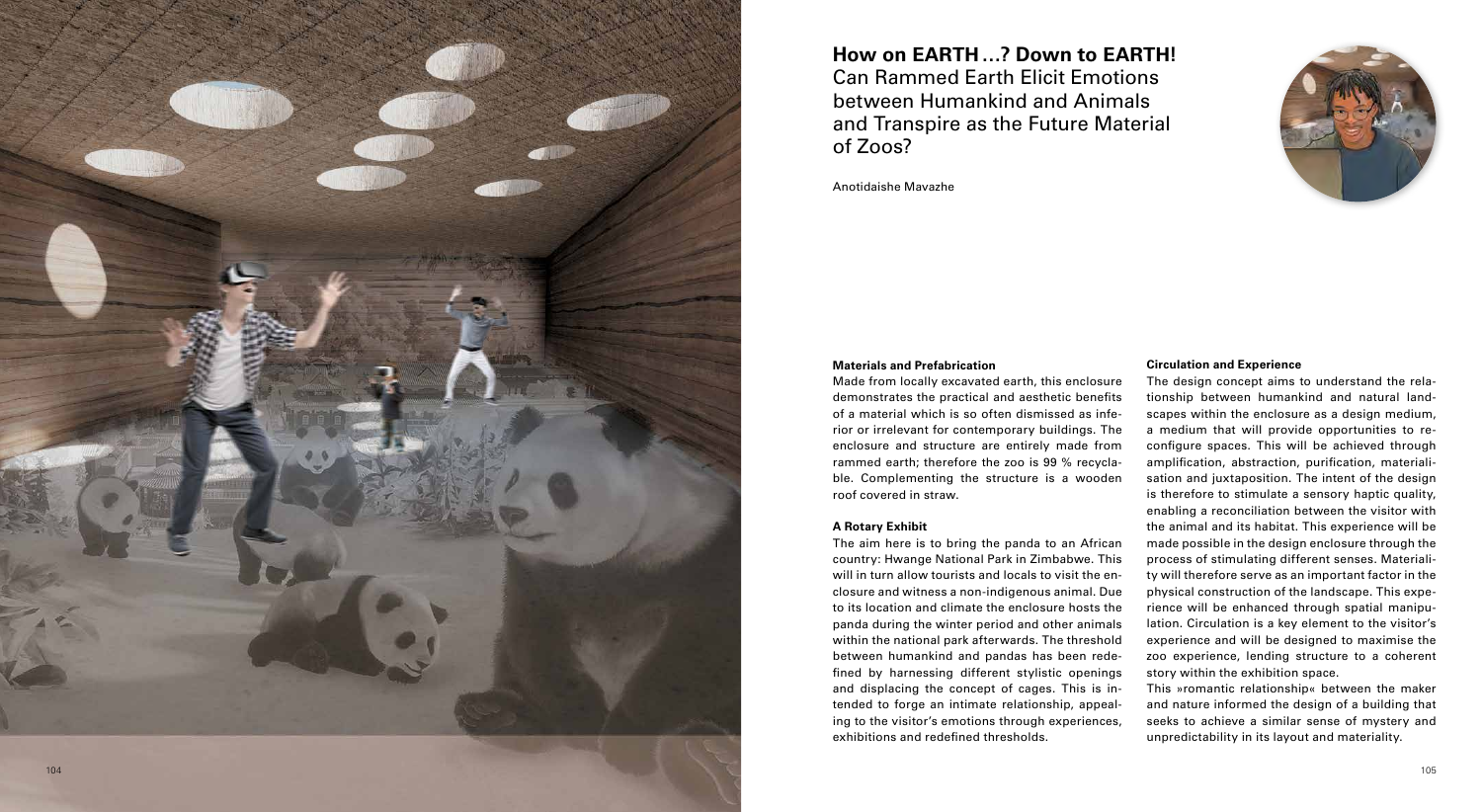

1 Wall Exhibition<br>2 Skeleton Exhibit<br>3 Reading Pod<br><sup>4</sup> Projected Exhibit<br>5 Virtual Reality<br>6 Disabled Exhibit

Location Concept Panda exhibited during the winter period only

**Second floor Ground floor**





- 1 Meeting Point/Reception 2 Reception 3 WC
- 
- 
- 
- 
- 
- 4 Delivery room<br>5 Storage<br>6 Bamboo Storage<br>7 Indoor Enclosure Male/Female<br>8 Panda Stall Male
- 
- 9 Panda Stall Female
- 
- 10 Cub Stall 11 Panda Stall Female
- 12 Ablution
- 13 Kitchen
- 
- 14 Incubator 15 Exterior Enclosure
- 16 Zookeeper Lounge 17 Changing room 18 Locker room 19 Showers
- 
- 
- 20 Circulation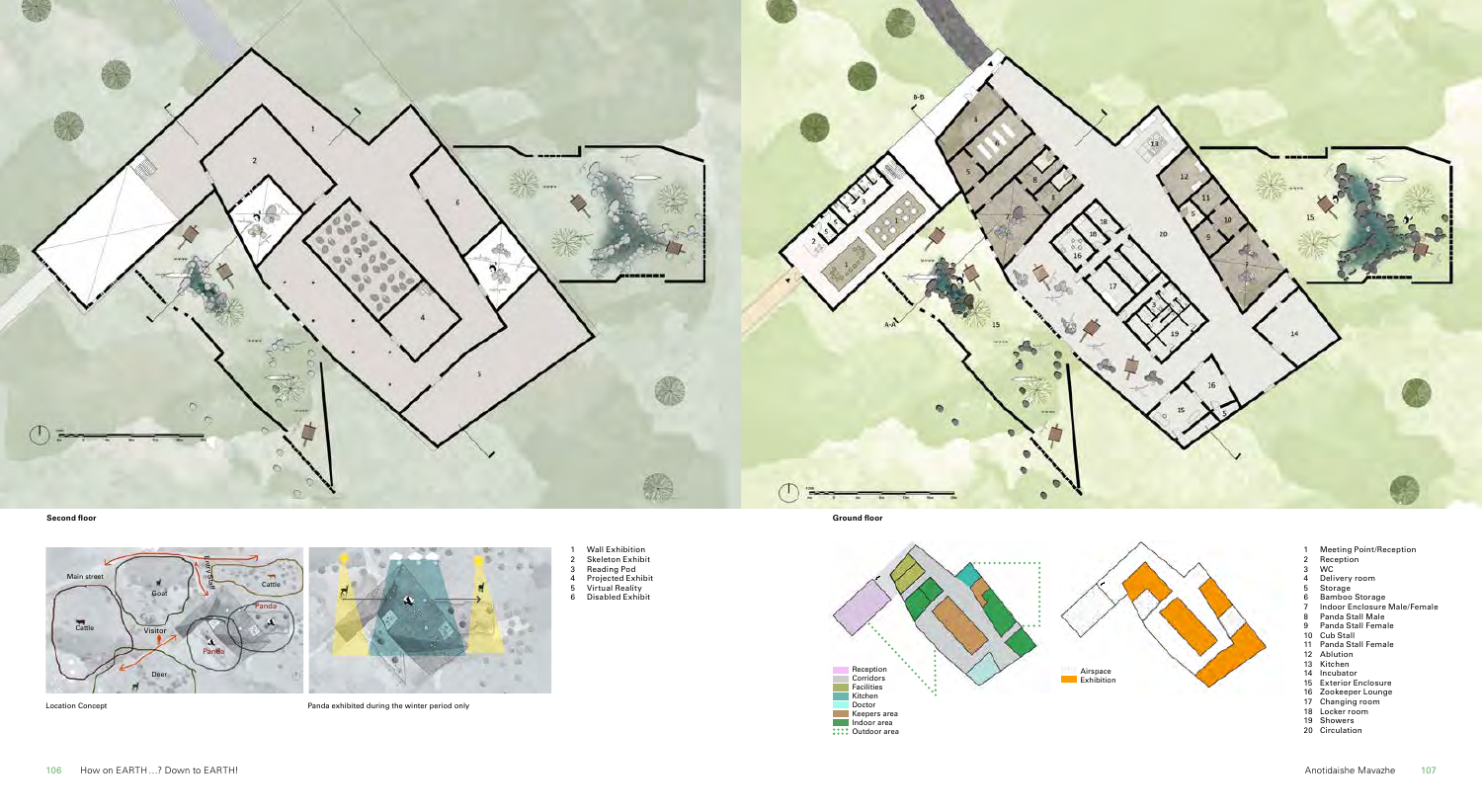

East elevation

 $\begin{array}{cccc}\n0 & 2 & & & 10 \\
& & & & & \n\end{array}$  $\overline{2}$ 



Section A



South elevation



Section B



Indoor enclosure